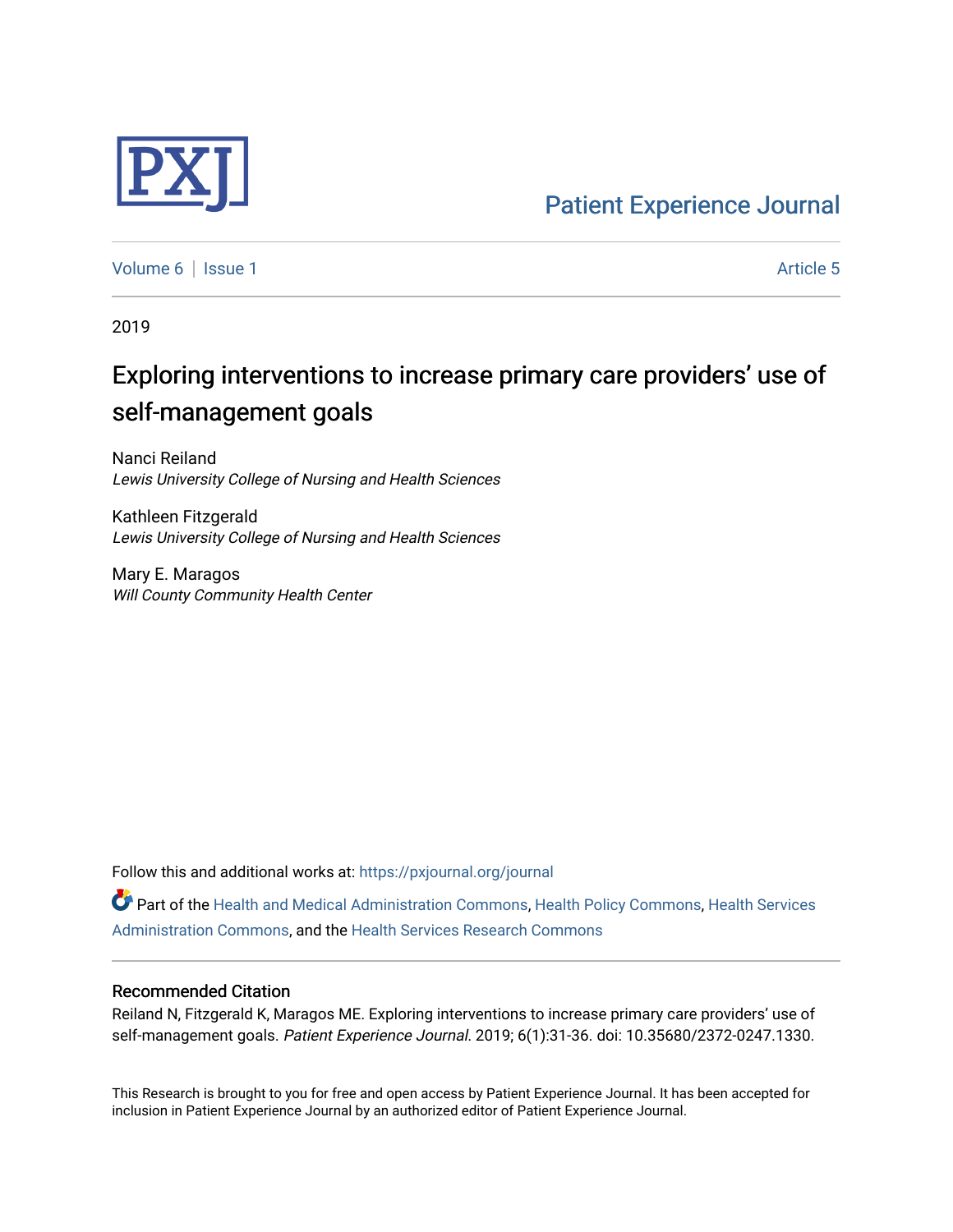## Exploring interventions to increase primary care providers' use of selfmanagement goals

### Cover Page Footnote

Cover Page Footnote Acknowledgements This project was funded in part by a grant from the Beryl Institute for Patient Experience. Special thanks to the administration and staff of Will County Community Health Center, Joliet IL, for assistance with this project.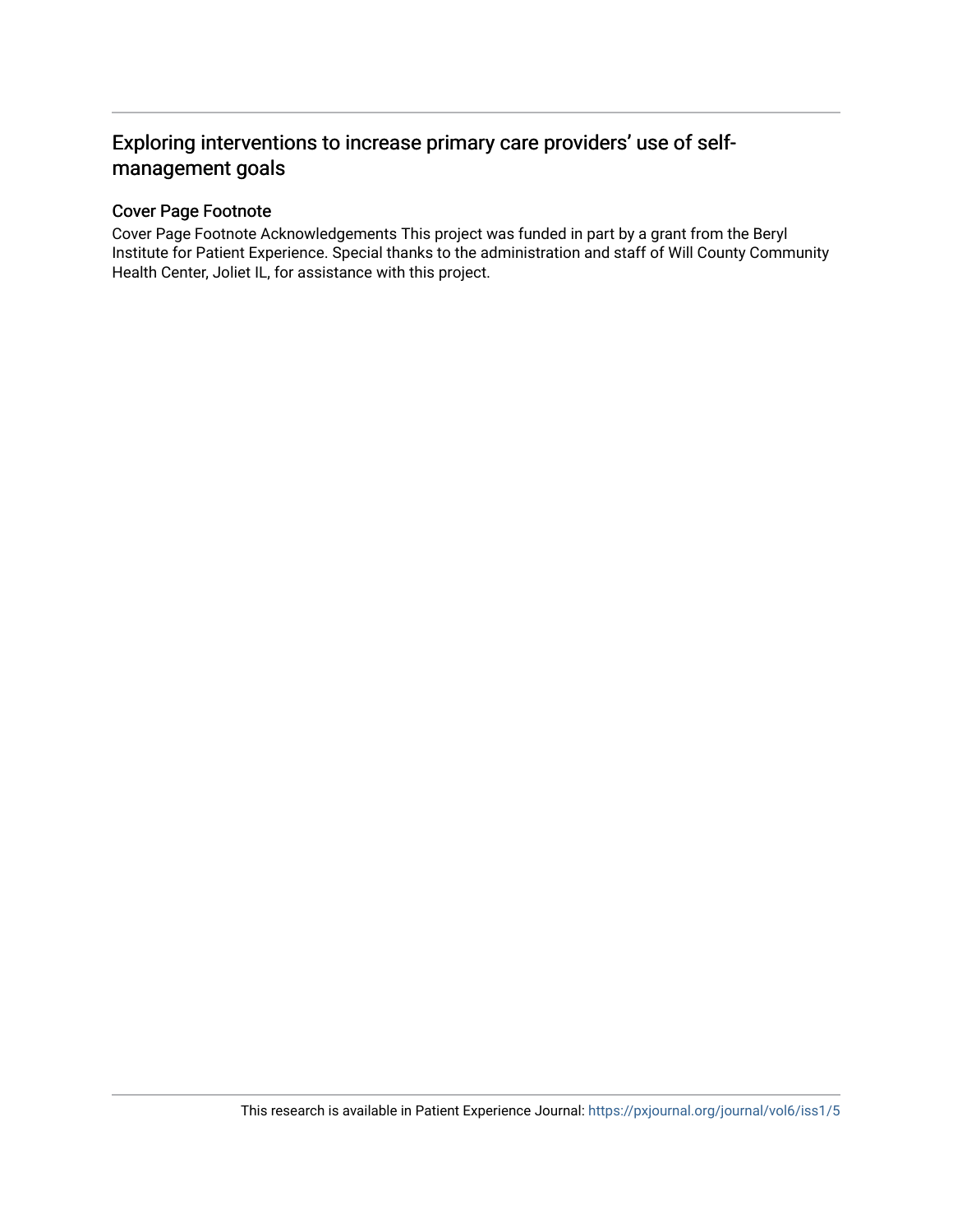

Research

# Exploring interventions to increase primary care providers' use of selfmanagement goals

Nanci Reiland, *Lewis University College of Nursing and Health Sciences, reilanna@lewisu.edu* Kathleen Fitzgerald, *Lewis University College of Nursing and Health Sciences, fitzgeka@lewisu.edu* Mary E. Maragos, *Will County Community Health Center, mmaragos@willcountyhealth.org* 

#### **Abstract**

Accreditors, such as the Joint Commission, consider evidence of patient engagement strategies for awarding Primary Care/Patient-Centered Medical Home (PCMH) accreditation. This project explored the use of brief Motivational Interviewing (MI) training at a local county health center and evaluated the impact on the documented use of selfmanagement goals (SMGs) for patients with diabetes and hypertension. Methods included a professional development program, including an online module, presentation, and educational materials. The goal was to increase providers' MI knowledge and skills to better construct and document SMGs. The program impact was evaluated by chart review to determine the use of SMGs by providers in patients with diabetes and hypertension. The presentation evaluation included participant scoring of statements based on learning objectives. Results of the presentation objectives included > than 3.88/4 means of each item and indicated satisfaction with the presentation. Pre implementation  $(N=120)$  chart review demonstrated that only 7% of the charts contained SMG documentation. One month after the program completion, no change (6%) was noted in providers' (N= 86) SMG documentation. Informal interviews with providers indicated favorable attitudes toward increasing patient engagement with MI and formation of SMGs but challenges were identified such as too little time with patients, health literacy, and lack of resources. Conclusions indicate that innovative options should be developed to support providers in the development and documentation of SMGs.

#### **Keywords**

Patient-centered medical home, self-management goals, chronic disease, motivational interviewing, patient engagement

#### **Introduction**

The Patient-Centered/Primary Care Medical Home model (PCMH) focuses on accessible, quality, comprehensive, and coordinated services.<sup>1</sup> The concept of patient-centered care (PCC) aims for high patient satisfaction and is recognized as a health care quality measure.<sup>2</sup> Clear communication, shared decision-making, and supported self-management are integral components of PCMH and PCC.<sup>3</sup>

Development of self-management goals (SMG) is one plan of care outcome that involves collaborative communication. These mutually set goals are developed from the holistic perspective of the patient, while taking into account personalized assessment of motivators, barriers, and confidence levels.<sup>4</sup> The patient-centered SMGs, when developed appropriately, include the factors of being specific, measurable, achievable, result-oriented and time-sensitive, commonly referred to as SMART goals.<sup>5</sup>

Vital to collaborative communication and provider-patient partnerships is the ability of providers to use active

listening and personalized reflections based on an understanding of the patient's situation, goals, values, motivators, and self-confidence. These skills can be enhanced through the use of Motivational Interviewing practices. Motivational Interviewing (MI), described as a type of counseling that assists patients in self-identifying behavioral goals and plans, has been proven effective with various types of self-management situations.<sup>4</sup> MI allows the practitioner to use the concepts of change theory as a strategy to facilitate patients' identification of assets and barriers to lifestyle changes that impact their health. This technique emphasizes building a trusting provider-patient partnership through the use of open-ended questioning, affirming statements, reflection on the patient's own words and a summarization of the interaction in order to move toward assisting the patient in goal setting.<sup>4</sup>

Used for the past several decades, MI was originally studied and used with addiction therapy, but more recently this conversational non-confrontational coaching style has been utilized in patients with chronic conditions.<sup>4</sup> Diabetes and hypertension are examples of the chronic conditions that are highly impacted by lifestyle behaviors and choices and have been the subject of interventional studies based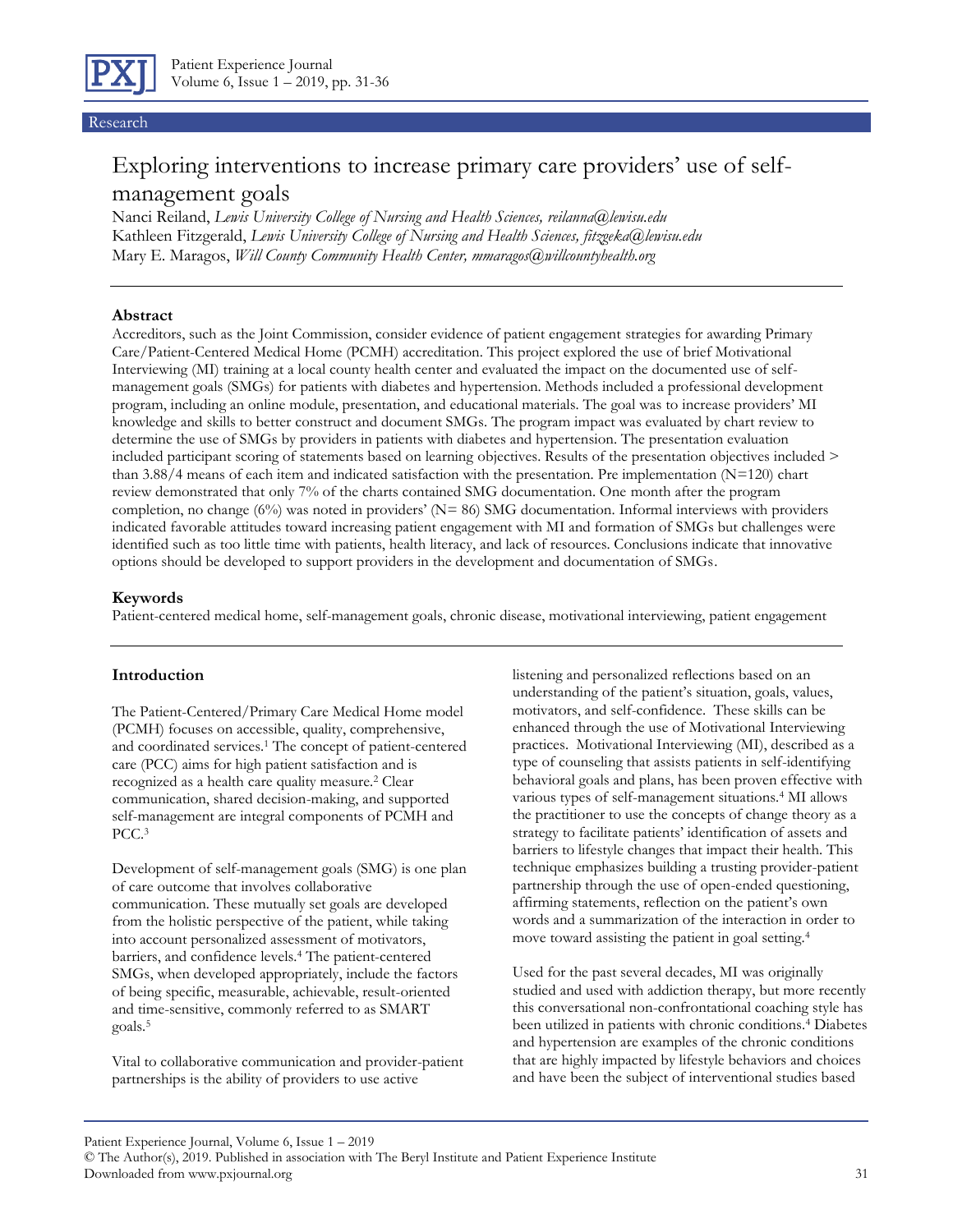on the concepts of coaching and MI.<sup>6</sup> Research<sup>9</sup> exploring the impact of MI interventions on chronic health conditions and clinical outcomes includes a study of multimorbidity heart failure patients and tested the effectiveness of nurse-led MI interventions in relation to hospital readmissions and self-care measures. The preliminary results<sup>8</sup> suggest that MI may be an effective method of decreasing multi-morbidity hospital readmissions and increasing self-care behaviors in heart failure patients. Other studies<sup>9</sup> have used MI to promote the push toward PCMH models of care, especially for vulnerable populations and those dealing with chronic conditions, such as Type 2 diabetes.

#### **The Project**

All of these concepts came into play at a midwestern Federally Qualified Health Center (FQHC). With the federal push to ensure that all FQHCs are operating under the PCMH model, the health center was recently certified through the Joint Commission. The survey identified several areas that require enhancements to optimize patient-centered, interactive care for patients with certain chronic conditions. One area identified was to ensure primary care providers, specifically those dealing with diabetic and hypertensive patients, make use of the selfmanagement goal (SMG) setting process to better engage with patients and their needs. With funding and incentives awarded for Joint Commission Ambulatory Care and PCMH accreditation, <sup>10</sup> the health center administration had prioritized the need to expand the use of patient SMGs by teaching MI skills to primary care providers, both physicians and nurses. The goal was to meet the criteria for accreditation and provide continuous quality improvement.

Eisler's Cultural Transformation Model (CTT) provided a framework for developing strategies and programming to enhance providers' movement to a health care model that embraces partnership.11 CTT describes and supports a paradigm shift to a sustainable and effective partnership that emphasizes caring, inclusive relationships.11,12,13 CTT offers a framework for moving from domination to partnership within a broad range of organizations and describes patient-centered care (PCC) as one of the important health care initiatives that supports the movement to a partnership model.11 This shift requires that providers acquire new communication skills, especially related to active listening and engaging patients in conversations about their unique situations. The project question, does the training of MI techniques improve primary care providers' use of patient SMGs in patients with diabetes and/or hypertension, guided the development, implementation and evaluation of this program.

The purpose of this project and evaluation discussed in this article was to explore the use of brief MI training at a local FQHC and to evaluate the impact on the documented use of SMGs for patients with diabetes and hypertension over a sixteen-week period. In a study of providers engaging with pediatric patients regarding weight control,<sup>14</sup> researchers looked at whether an abbreviated MI training would impact providers' ability to better engage with patients. The brevity of training in this study supports the scope and length of training that would fit the needs of busy community health centers and offers ideas as to the content and resources to include in training.

This focused program was the first phase of a larger process of implementing patient-centered, providerengaged care that would meet the PCMH criteria and satisfy Joint Commission standards as well as transform the provider-patient relationship into an enhanced partnership. Project submittal to the Institutional Review Board categorized the project as program implementation and evaluation.

#### **Methods**

The first phase of the project was to teach MI skills to the physicians and nurse practitioners. Variables influencing the teaching of MI skills included the limited time available for patient visits, the brevity of staff professional development time, emphasis on practical applications for the diverse population, provider interest in user-friendly tools, and focused outcome evaluation.

The development of programming to increase primary care providers' motivation, self-efficacy, and competence in the use of MI skills aligns with the concepts of Eisler's theory.<sup>11</sup> The use and documentation of SMGs are expected outcomes of providers that ascribe to a partnership model with their patients. By supporting the enhancement of patient-centered techniques and skills, the goal is to see an increase in the use of partnership practices such as the documentation of SMGs. Several months prior to the main project implementation, monthly staff meetings were utilized to introduce the changes that were required to meet the Joint Commission standards for SMGs. Approximately thirty staff members attended discussions guided by brief slide presentations with content on the PCMH model, the attributes and benefits of patient engagement, patient-provider partnerships, the basics of MI and the development of SMGs. The heightened awareness and excitement surrounding the recent Joint Commission accreditation provided an optimized learning environment. Interactions with staff identified several health care providers who expressed commitment to enhancing patient-provider communication and supporting patient self-management. These "champions" were offered encouragement and support for engaging other staff in the cultural shift.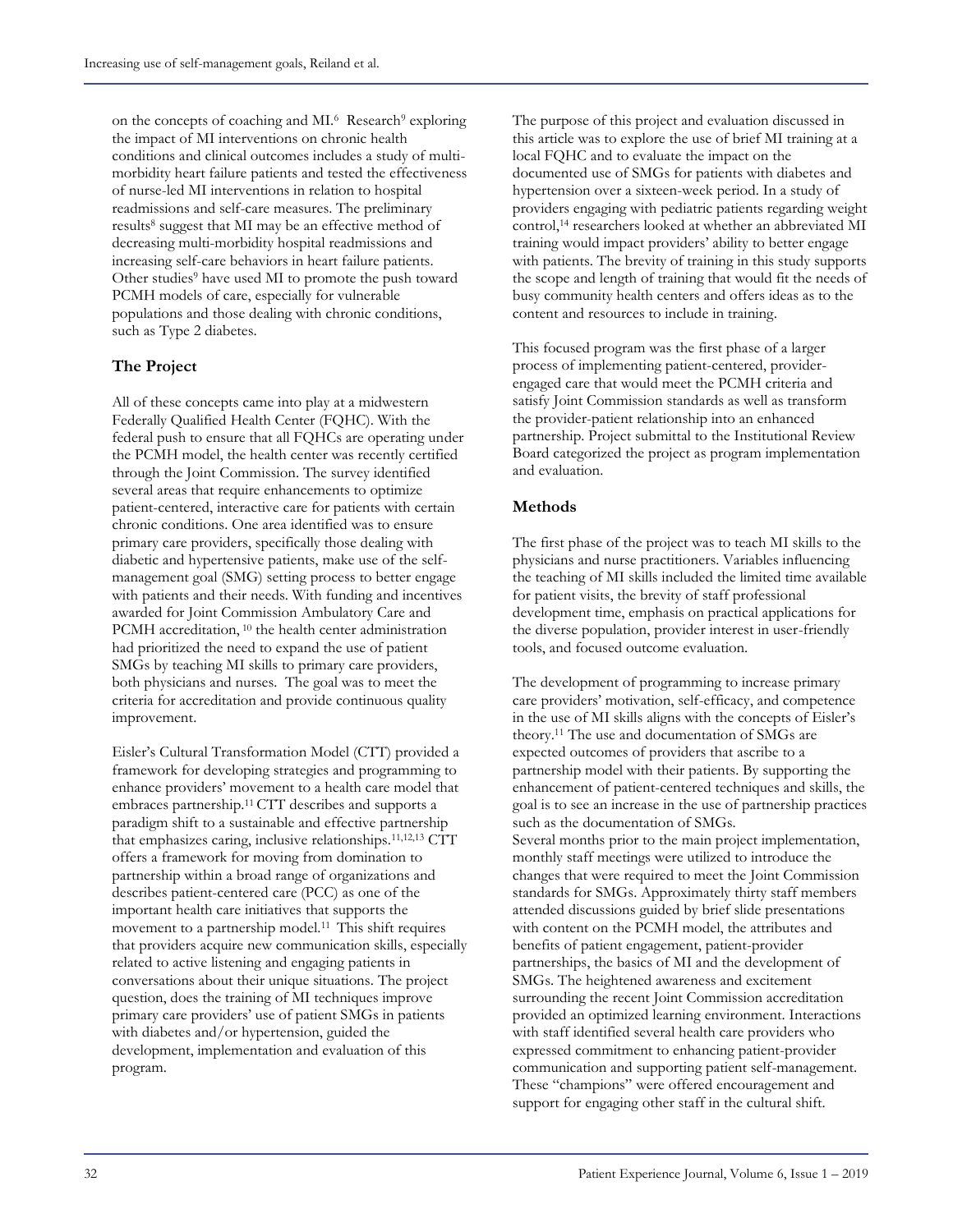During the four-month study period, a more focused discussion related to MI and the development of SMGs was conducted with nurse practitioners and physicians. An interactive online module was developed and deployed to all providers including primary care, pediatrics, obstetrics, dental and behavioral health ( $n=21$ ). This user-friendly online survey had introductory knowledge regarding behavioral change theory, SMART self-management goals and basic information on the clinical use of MI. To meet the providers' busy schedules, the module could be completed in approximately twenty minutes and allowed flexible access while employing a variety of learning strategies such as case studies and video clips. Embedded questions and activities provided for timely learner feedback along with rationale for the correct and incorrect answers. Twelve providers completed the module within the three-week release window. Of the seven targeted health care providers who treat patients with diabetes and/or hypertension, five completed the online module. A majority of the module's embedded learning assessments reflected attainment of knowledge about the concepts. Areas such as distinguishing between stages of change and evaluating completeness of SMGs showed several participants having difficulty with those concepts. This information was able to guide the development of a more comprehensive face-to face presentation.

The following month, a more detailed professional development presentation was delivered to all healthcare providers and clinic nursing staff based on the findings from the online module and content of previous staff encounters. A local university faculty member, experienced in MI in the clinical setting, provided a one-hour interactive, lecture-style presentation. To best use the limited time during the staff meeting, the first half of the presentation focused on reviewing change theory and its relationship to MI technique. Provider concerns about fitting more expectations into the brief 15-minute exam time were addressed by the presenter who offered options and examples of encompassing MI techniques while not increasing visit time. The remainder of the hour involved role-playing with audience members to practice the use of MI techniques and development of SMART SMGs. As a guide and reminder of the SMG process, health care providers received a motivation and confidence ruler. This hands-on tool allows for a talking point and visual to enhance the discussion of a patient's values and motivators about a behavior change as well as their confidence in being successful with the planned change. Similar to a pain scale, the tool asks patients to choose a number representative of how motivated they are to make the identified change along with how confident they are that they will be successful with the change. The participants (n=30) completed an evaluation of the program.

Two weeks later, as a follow-up to the MI presentation, primary care providers who were most likely to be

involved with the care and self-management planning for patients with diabetes and hypertension were consulted. Focus on this small group was intentional to better evaluate the project purpose of improving SMG documentation based on Joint Commission criteria. These providers (n=5) also completed both the online educational modules and face-to face educational sessions. The discussions were informal exchanges of feedback, perspectives, and ideas about the incorporation of MI and the development of SMGs with patients.

These select providers were also asked several open-ended questions to allow discussion into their perceptions of patient engagement and MI strategies. Questions included: 1) Are there other tools or resources needed to be better able to incorporate patient engagement and the selfmanagement process into a visit? 2) What are some of the obstacles to incorporating MI techniques or developing SMGs?

After each discussion, the provider was offered a copy of *Motivational Interviewing in Health Care* <sup>4</sup> for their personal use. This easy-to-use text <sup>4</sup> offers practical suggestions on incorporating MI techniques into a busy patient visit. The text <sup>4</sup> provides fundamentals of change theory and coaching communication to enhance the reader's consideration of MI as a tangible and effective strategy in improving patient self-management. Additional copies of the MI text were made available to other health care providers through the health center's resource library.

### **Evaluation Instruments**

For assessment of the MI/SMG staff educational component, an anonymous seven-item Likert-style postpresentation paper survey tool was utilized. The participants scored the following objectives related to the extent they felt the objective was met: (Score 1 for "Not at all" to score 4 for "Great Extent"):

- 1) Describe the stages of change
- 2) List the criteria for SMART goals

3) Discuss motivators, challenges, and barriers to change 4) Apply methods of questioning to enhance patient selfreflection and engagement.

The impact of the educational interventions on the project's goal was evaluated by a pre- and post-program chart review. Descriptions of SMG data collection instruments from the literature guided the data collection process.8,15 The chart review data extraction form included: presence of a SMG (yes/no), if so, was it patientcentered (yes/no) and how many of the SMART criteria did it meet (1-5). Each individual SMG was evaluated by the presence of the SMART goal characteristics (Specific, Measurable, Achievable, Result-Oriented and Time-Sensitive). The identified goal scored one point for every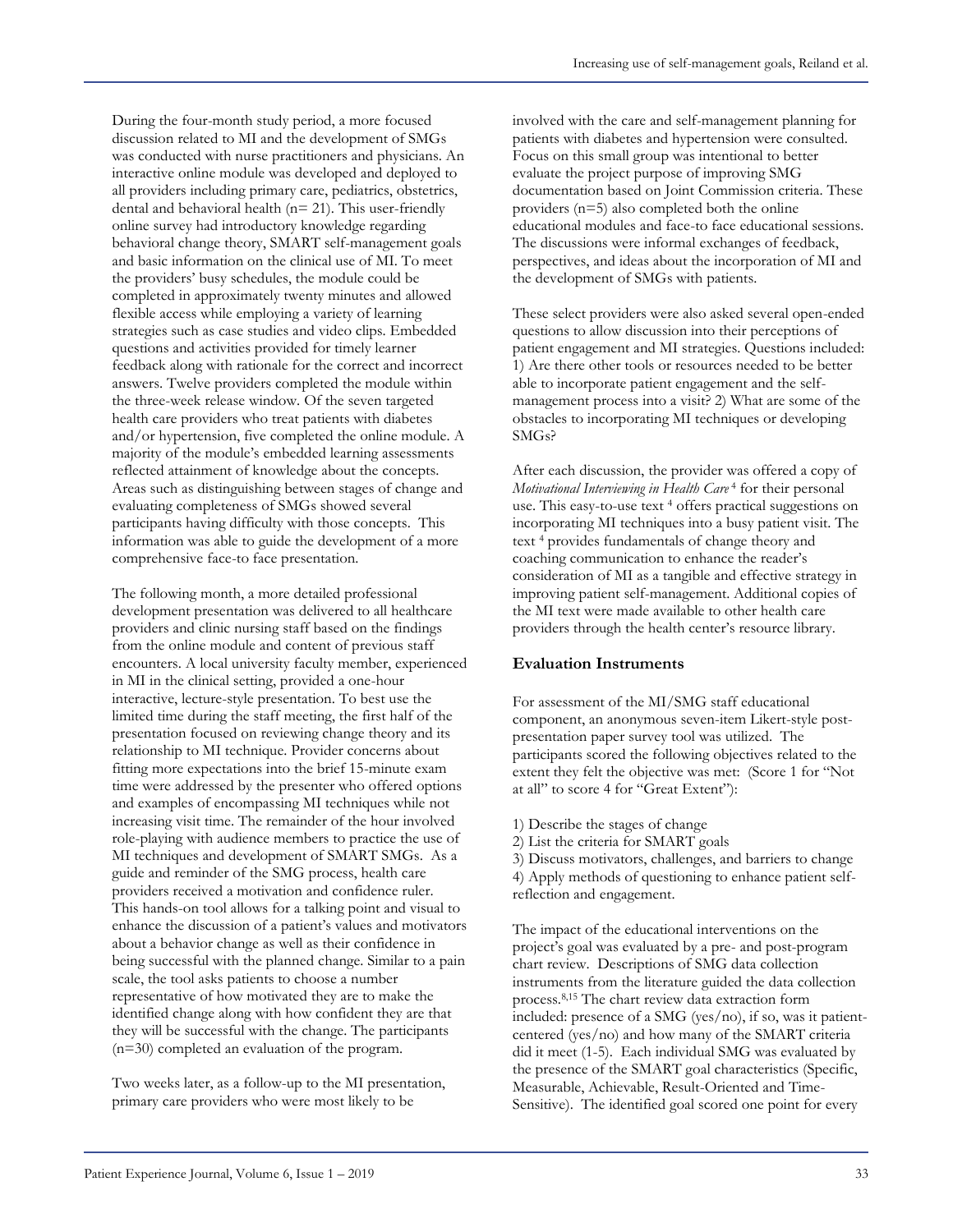aspect of the SMART goals and a value of "1" would be inserted if the identified goal met that characteristic (i.e. if the SMG was identified as being patient-centered, it received one point). A SMG could score from 1-6 points.

Baseline data were collected retrospectively one month after the completion of the online and face-to-face presentations. Technology support personnel collated patient identification numbers for those who met the following criteria: 1) having a primary care visit during a specified two-week period in early December 2017; 2) provider was one of the five primary care providers that participated in both the online module and face-to-face MI presentation; 3) patient was over the age of 18, and 4) had a diagnosis of diabetes and/or hypertension. Posteducation data were collected using a two-week period of visits in early April 2018 using the same criteria. The collected data did not contain patient demographics or provider information to protect confidentiality. Several locations within the EHR were reviewed for the documentation of SMGs, including the chronic care management, visit narrative and patient plan section.

#### **Findings**

The multi-modal evaluation methods offered ongoing assessment of the various strategies implemented during the four-month pilot project. The educational programming, both online and face-to-face, was generally well received by those who participated and completed the evaluation. Results of the presentation evaluations  $(n=30)$ reflected high levels of acquisition of program objectives (stages of change theory mean 3.88/4.0; SMART goal criteria mean 3.91/4.0; Motivators/barriers to change mean 3.9/4.0; Methods of questioning mean 3.91/4.0). Participants were also satisfied with the presentation format (mean 3.97/4.0) while expressing extreme satisfaction with the MI faculty presenter's style (mean  $4.0/4.0$ ).

The informal interviews with several of the primary care providers reflected intentions to increase provider-patient engagement and offered statements affirming the impact that such has on clinical outcomes and patient satisfaction. Several primary care providers verbalized philosophies that respect the role of the patient in their own care and used terminology involving self-management criteria and MI concepts. Barriers that were verbalized in the individual interviews included the strain of fitting more into the allotted brief exam time. A more collaborative communication style, such as MI, was identified as taking more time than currently available to work with chronic care management patients. A common theme seemed to be the providers' desire and commitment to growing a trusting provider-patient partnership in competition with the clinical exam requirements and increasing demands for documentation. One provider who has continually

expressed a passion for patient-centered care recalled a past experience at another community clinic where ancillary staff were trained in basic MI and counseling techniques and were called in to assist with SMG and action plan development. Discussions with providers and staff also highlighted the need to address health literacy, language and cultural barriers along with the limited resources of the health center's diverse population.

In evaluating the overall impact of the project implementation on the primary care providers' documented use of SMG in patient populations with diabetes and/or hypertension, the pre- (n= 120) and post- (n= 86) program chart reviews were conducted and analyzed by the same project coordinator. Originally, the intent was to only identify SMGs that were documented in the Chronic Care Guidelines section of the EHR. Initial review indicated that this area was not being used by the providers so a more extensive review of the individual EHRs was completed to ascertain if goals were being placed elsewhere (i.e. patient plan or narrative section). Both the pre- and post-review noted that very few patient self-management goals were being documented in any section of the chart and the impact of the educational sessions was not reflected in the post-intervention SMG documentation (Table 1). There was little difference between the pre- and post-program chart reviews of entries found to have any sort of SMG documented (with 7% and 6 % respectively).

#### **Table 1: Electronic Health Record SMG Documentation Review**

| Number of EHR                        | Pre-           | Post-          |
|--------------------------------------|----------------|----------------|
| charts reviewed                      | Implementation | Implementation |
|                                      | $n = 120$      | $n = 86$       |
|                                      |                |                |
| Number of charts                     | 8              | 5              |
| with documented                      |                |                |
| goals                                |                |                |
| Percentage of charts                 | $7.0\%$        | $6.0\%$        |
| with documented                      |                |                |
| goals                                |                |                |
| Of the documented goals, % that are: |                |                |
| Patient-Centered                     | 38%            | $\Omega$       |
|                                      |                |                |
| Specific                             | 38%            | 80%            |
|                                      |                |                |
|                                      |                |                |
| Measurable                           | 38%            | 33%            |
|                                      |                |                |
| Achievable                           | 88%            | 75%            |
|                                      |                |                |
| Realistic                            | 50%            | $\theta$       |
|                                      |                |                |
| Time-Sensitive                       | 25%            | $\theta$       |
|                                      |                |                |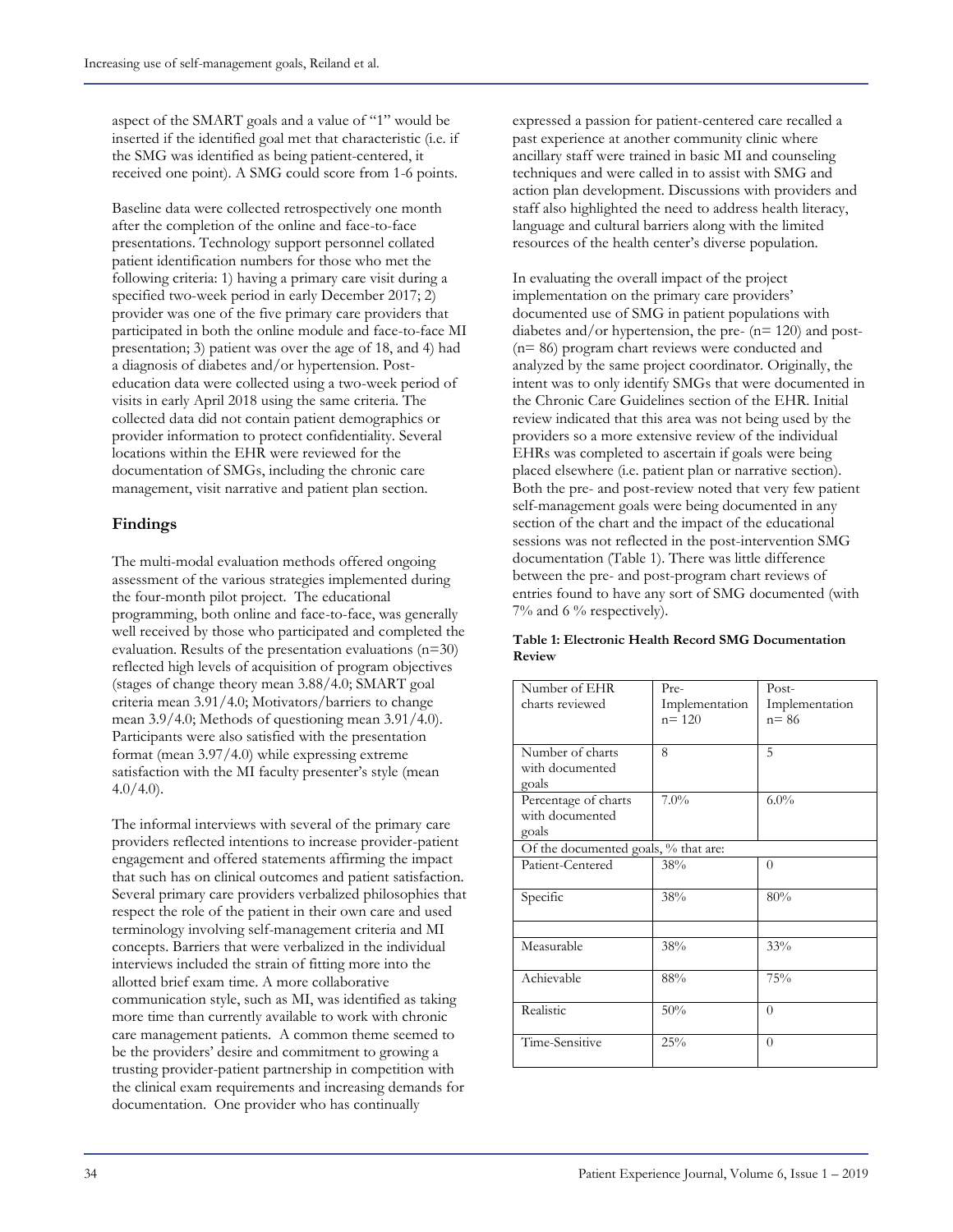#### **Limitations**

Limitations that likely impacted the results of this program were the limited time frame for implementation and evaluation—sixteen weeks. Had more time been available, the lack of provider use of the specified EHR section could have been addressed more directly in communications. Similar to findings in the literature,  $8,15$ the health center is very busy and healthcare provider time is primarily committed to direct patient care.

Although the nursing and ancillary staff were not the target audience for the interventions, they appeared to be interested in the content. This set of stakeholders was not included in the initial project group primarily due the time limitations and the staff's ability to devote time to additional training at this busy health center. The possibility of including nursing and ancillary staff may be a viable option for the health center and has been demonstrated in the literature. 8,,15

Although the data collection involving SMART goal characteristics are evidence-based,<sup>5</sup> the aspects of patientcenteredness, specificity, being measurable, achievable, result-oriented and time-sensitive required some subjectivity on the project coordinator's part. Because the goals were not found in the identified Chronic Care Self-Management section, the reviewer needed to make some judgments to extract possible samples of goals that were patient behavior and not clinically focused. An example is deferring a statement such as "increase exercise" but accepting a statement of "talked with patient about ways to increase exercise." Although the latter did not fully meet the criteria for SMGs, it pointed to a more collaborative discussion, possibly taking into account the patient's situation and preferences. Had goals been documented in an identified SMG section, there would be more clarity on how the goal was developed. An additional limitation would be the small sample size of the providers included in the chart review. Due to the project focus, only specific primary care providers' patients were reviewed whereas other specialties may have increased their use of SMGs.

#### **Discussion and Recommendations**

Although the findings from the assessment of SMGs documented in the EHR did not reflect an improvement, the progression of a cultural change at the project FQHC was evident through the increase in provider verbalization of ways to enhance patient engagement and strategies that may be realistic at the health center. The process of change and cultural shift involves a systematic reflection and assessment of the processes and personnel of the FQHC. Change brings challenges and conflicts but can also allow re-visioning and a recommitment to quality. This impetus can allow positive momentum to progress a cultural shift.

One cultural shift that has occurred is a pilot study on the use of student nurses as coaches to meet with patients that are identified as ready to address change and goal setting. Continued innovations at this FQHC should play on the positive response that providers have had so far. Additional professional development opportunities and shared input into pilot projects that enhance patient engagement and support processes for patient selfmanagement will likely provide continued improvement in quality patient care.

This first phase of the FQHC's overarching goal of strengthening the clinic's provider-patient partnership allowed the health center to engage its staff in professional development activities that focused on quality, patientcentered care. Important discoveries were made through this process. A task force involving both IT and providers would be helpful in identifying an appropriate placement of SMGs that will be accessible by internal and external audit but also be a visible part of the patient's discharge plan. The online module and video copy of the face-toface presentation are available for current staff that did not participate, as well as new hires.

As the health center continues to progress on its PCMH journey, the involvement of stakeholders on all levels is crucial. Future initiatives should further involve patients, community members, and all staff. Making patientcenteredness more visible will promote the awareness and motivation that was awakened through these professional activities. This should include language and literacy sensitive signage, patient education materials, social media posts, and patient portal messages. Online tools and resources are widely available to develop patient materials that increase awareness of individual roles in their own health.

These innovations support the PCMH model and will reflect care under that model for continued accreditation by the Joint Commission. System-wide change also involves reflection and assessment of processes and personnel. Having a common mission, vision and goals can foster collaboration and respect for the individual members' ability to impact that change.

#### **References**

- 1. Schram, A. The patient-centered medical home: Transforming primary care. Nurse Pract, 2012; 37(4), 33-39. doi: 10.1097/01.NPR.0000412893.04686.1e
- 2. Robinson, J. H., Callister, L. C., Berry, J. A., and Dearing, K. A. Patient-centered care and adherence: Definitions and applications to improve outcomes. J Am Acad Nurse Pract, 2008; 20, 600–607. doi:10.1111/j.17457599.2008.00360.x
- 3. Ridpath, J., Larson, E., & Greene, S. Can integrating health literacy into the patient-centered medical home